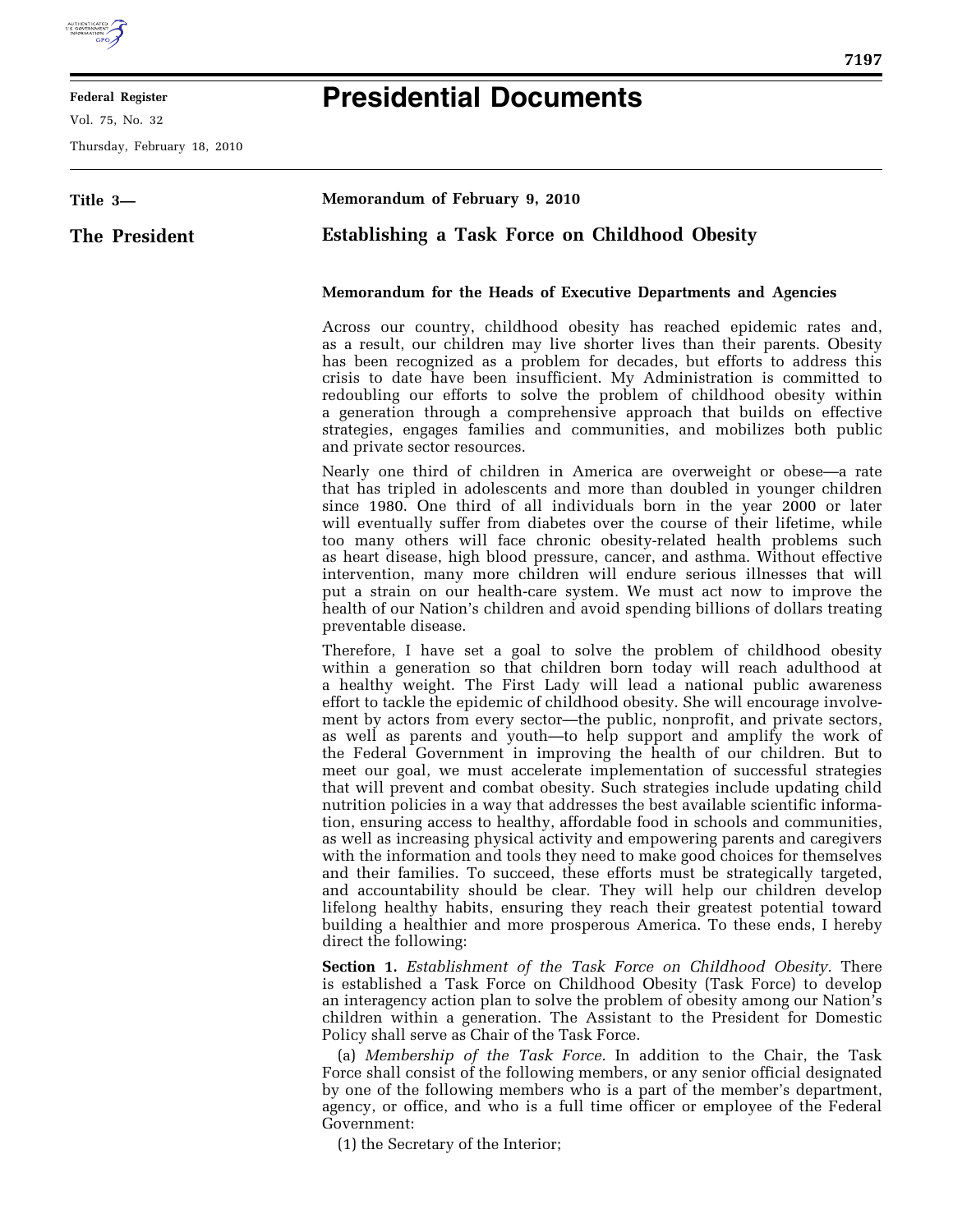(2) the Secretary of Agriculture;

(3) the Secretary of Health and Human Services;

(4) the Secretary of Education;

(5) the Director of the Office of Management and Budget;

(6) the Assistant to the President and Chief of Staff to the First Lady;

(7) the Assistant to the President for Economic Policy; and

(8) the heads of other executive departments, agencies, or offices as the Chair may designate.

At the direction of the Chair, the Task Force may establish subgroups consisting exclusively of Task Force members or their designees under this section, as appropriate.

(b) *Administration of the Task Force.* The Department of Health and Human Services shall provide funding and administrative support for the Task Force to the extent permitted by law and within existing appropriations. **Sec. 2.** *Mission and Functions of the Task Force.* The Task Force shall work across executive departments and agencies to develop a coordinated Federal response while also identifying nongovernmental actions that can be taken to solve the problem of childhood obesity within a generation. The functions of the Task Force are advisory only and shall include, but are not limited to, making recommendations to meet the following objectives:

(a) ensuring access to healthy, affordable food;

(b) increasing physical activity in schools and communities;

(c) providing healthier food in schools; and

(d) empowering parents with information and tools to make good choices for themselves and their families.

**Sec. 3.** *Interagency Action Plan.* Within 90 days of the date of this memorandum, the Task Force shall develop and submit to the President a comprehensive interagency plan that:

(a) details a coordinated strategy by executive departments and agencies to meet the objectives of the Task Force and identifies areas for reform to ensure complementary efforts and avoid duplication, both across the Federal Government and between other public or nongovernmental actors;

(b) includes comprehensive, multi-sectoral strategies from each member executive department, agency, or office and describes the status and scope of its efforts to achieve this goal;

(c) identifies key benchmarks and provides for regular measurement, assessment, and reporting of executive branch efforts to combat childhood obesity;

(d) describes a coordinated action plan for identifying relevant evidence gaps and conducting or facilitating needed research to fill those gaps;

(e) assists in the assessment and development of legislative, budgetary, and policy proposals that can improve the health and well-being of children, their families, and communities; and

(f) describes potential areas of collaboration with other public or nongovernmental actors, taking into consideration the types of implementation or research objectives the Federal Government, other public actors, or nongovernmental actors may be particularly well-situated to accomplish.

**Sec. 4.** *Outreach.* Consistent with the objectives set out in this memorandum, the Task Force, in accordance with applicable law, and in addition to regular meetings, shall conduct outreach with representatives of private and nonprofit organizations, State, tribal and local authorities, and other interested persons that can assist with the Task Force's development of a detailed set of recommendations to solve the problem of childhood obesity.

**Sec. 5.** *General Provisions.* (a) The heads of executive departments and agencies shall assist and provide information to the Task Force, consistent